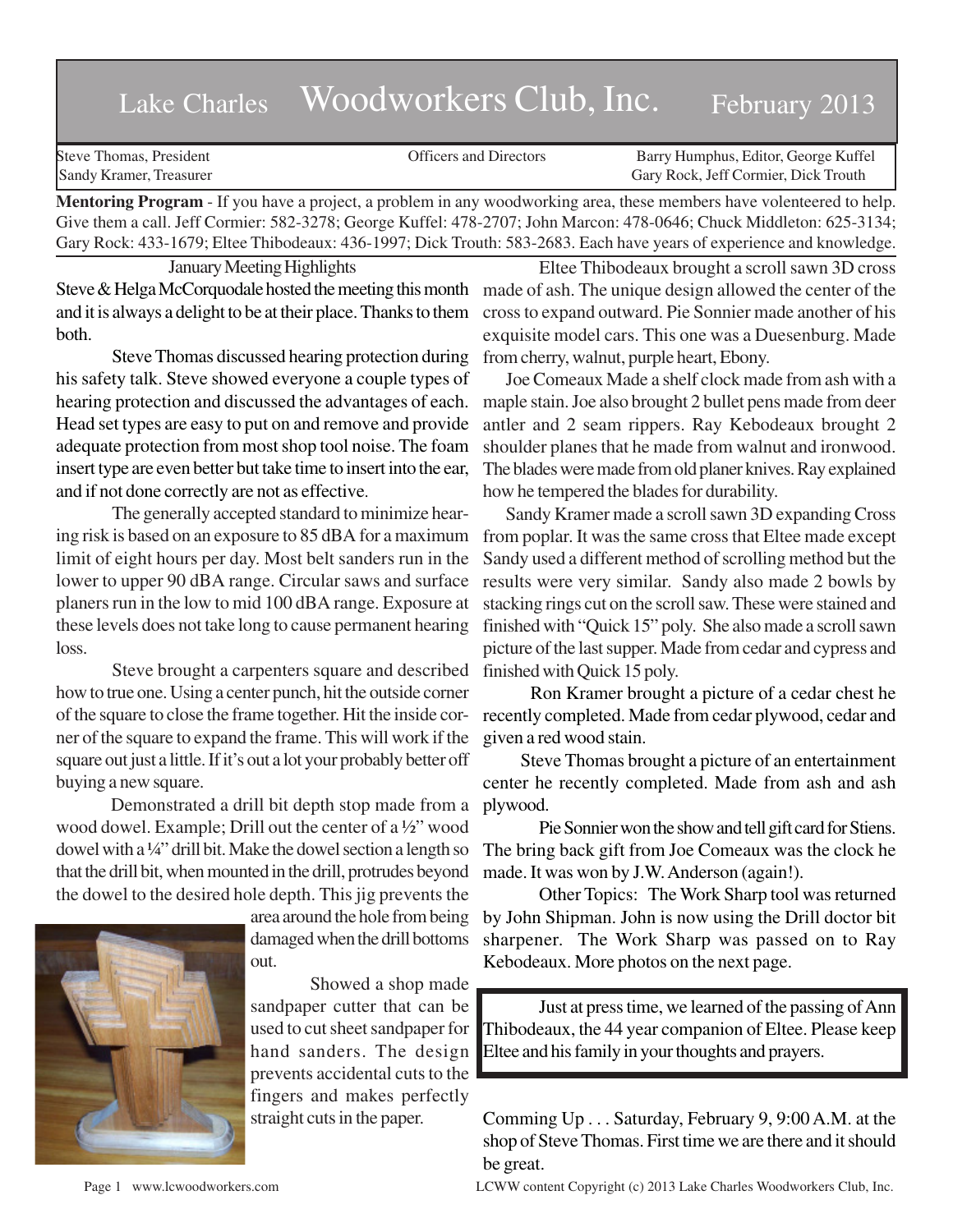

Ray Kebodeaux brought beautiful shoulder planes.



Pie Sonnier Dusenberg: cherry, walnut, purple heart, and ebony.



Sandy Kramer: Ring bowls.



Sandy Kramer: Last supper, scrowlwork.



Steve Thomas: Entertainment center: ash.

## Selecting Sheet Goods

Standard Particle board is wood shredded into tiny chips (essentially sawdust, often from waste wood), combined with adhesives, and then heated and compressed to form sheets. PBU — for floor underlayment is the most common and the cheapest. M-S, M-1, M-2, M-3 industrial grades are best for making shelving and countertops. Particleboard cuts easily and is fairly stable. But, it has low stiffness, heavy, holds fasteners poorly and not moisture resistant.

Melamine particleboard is faced with paper impregnated with melamine resin, a type of plastic and the paper on low-cost types is simply adhered. Higher-cost sheets are thermally fused. It is great for making cabinet carcasses because it wipes clean easily. Use it for shop fixtures or to make an economical router-table tops. It is inexpensive and readily available in a variety of colors and patterns. Also available with kraft paper or real-wood veneer on one face. Melamine is not moisture resistant, heavy, edges chip easily when cutting unless you use blade designed for cutting laminates.

Hardboard is ground wood pulp combined with resins and pressed into sheets. It may be smooth on one or both faces. Excellent for shop fixtures and jigs (especially the variety with two smooth faces) and benchtops. Use perforated hardboard for hanging tools. It's readily available, easy to cut, relatively stable, available with two smooth sides or one,

Continues on Page 3 . . .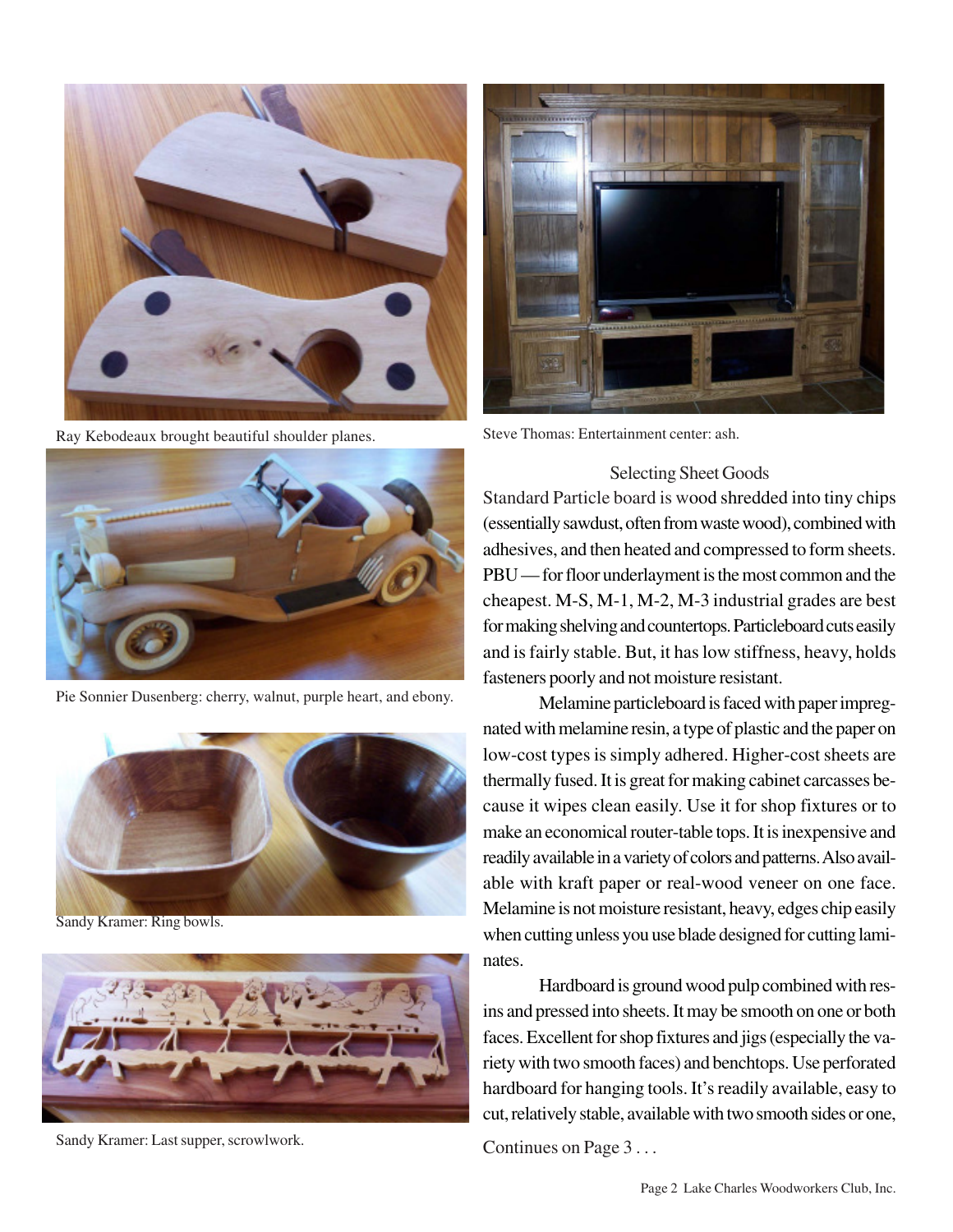takes paint well. Standard and Service grades are susceptible to moisture, you can't sand the faces, it's flexible, edges are easily damaged and holds fasteners poorly.

MDF is cellulose fibers combined with synthetic resin and formed under heat and pressure. Excellent for shop jigs and fixtures, cabinets, painted projects, molding and millwork, furniture, and as a substrate under veneer and plastic laminate. Flat, no face or core voids, consistent thickness, glues easily, has machine-able edges. However, it is very heavy (100 lbs. per sheet in MD grade; low-density version (LD) weighs approximately 60 lbs.), standard wood screws hold poorly.

Softwood plywood is face-glued layers of thin softwood veneer. It's good for outdoor projects (exterior rated), carpentry and construction, shop cabinets, substrates, underlayment for floors and countertops. You can also get treated if it will be in contact with moisture. It's cheaper than hardwood plywood, readily available, face veneers can have a nice appearance in higher grades. Yet it is built more for performance than appearance; thick plies reduce stiffness; interior plies may have voids, face veneers are often patched.

MDF/HDF Overlay plywood is an exterior-rated softwood plywood covered on both faces with resin-impregnated fiber (paper). It's used extensively for highway signs, great for outdoor projects, siding, painted projects, watercraft, cabinets, shop fixtures, and concrete forms. While resistant to weather and water, flat, smooth, the surface is easily paintable, machines easily, and is very durable. But it is not widely available and quite heavy.

Hardwood plywood consist of veneers (softwood or hardwood) glued in layers with alternating grain, and covered with a hardwood veneer. It is the traditional sheet good of choice for everything from furniture and cabinets to wall paneling and boxes. Note that it comes in very many grades and thickness. It is more stable and less expensive than solid wood, widely available, made in a variety of species, and with many choices for veneer matching on faces. Thick sheets are heavy, exposed ply edges may mean you'll have to band with solid wood and the thin face veneers (1/32") are easy to sand through and damage.

Continued from Page 2 - Sheetgoods Selection Baltic and Finnish plywood is made from thin (1/ 16"), void-free birch veneers. Finnish birch is like Baltic, but is made with exterior adhesive for outdoor use. It is used to create shop jigs and fixtures, cabinets, drawer sides, furniture, and as a substrate. It is generally sold in millimeter thicknesses. While there are no standardized grades, it is typically manufactured with void-free plies and face veneers carrying a grade of B or better. It is stiff, stable and has consistent thickness, no voids, nice-looking edges and holds screws. Sometimes, it is hard to find, costly, has an odd (60x60") size sheet and available only with birch face.

> Appleply plywood is an American version of Baltic birch with alder and birch core plies and quality veneer faces. The birch face is standard and other woods are available. It has the same uses as Baltic above, plus is useful for applications where a fine-hardwood face veneer is needed. There are no standardized grades, but is manufactured with voidfree plies and face veneers carrying a grade of B or better. It is stiff, stable, void-free, with a nice-looking edge, holds screws and offers a variety of face veneers. However, it can be difficult to find, costly, and generally requires a large order to get optional veneers.

> Bendable plywood is basically a thin veneered plywood that you can purchase and apply to a surface of choice. It is a plywood with a single face veneer and (sometimes) core plies with all grain running perpendicular to face to allow cross-grain bending. It is used mostly as a substrate for building cabinets, etc., with rounded corners. Sheets with clear face veneers are suitable for furniture. Sizes between 1/8" and 3/8" are common, though thicker sheets are produced and sold in 4x8' sheets. It is able to conform to tight radii without splitting or cracking with no need for kerf-bending or steaming. The flexibility allows radiused corners and decorative shapes. It is not designed for structural use, quality of face veneer varies greatly.

> Hardwood veneer is something of a speciaty item and generally has to be ordered. However, it can be applied in beautiful patterns (though requires skill and practice to do well). It is very thin (64th to 32nd inch) and easily damaged while sanding. *Barry Humphus*.

Annual dues are due Folks - don't forget!